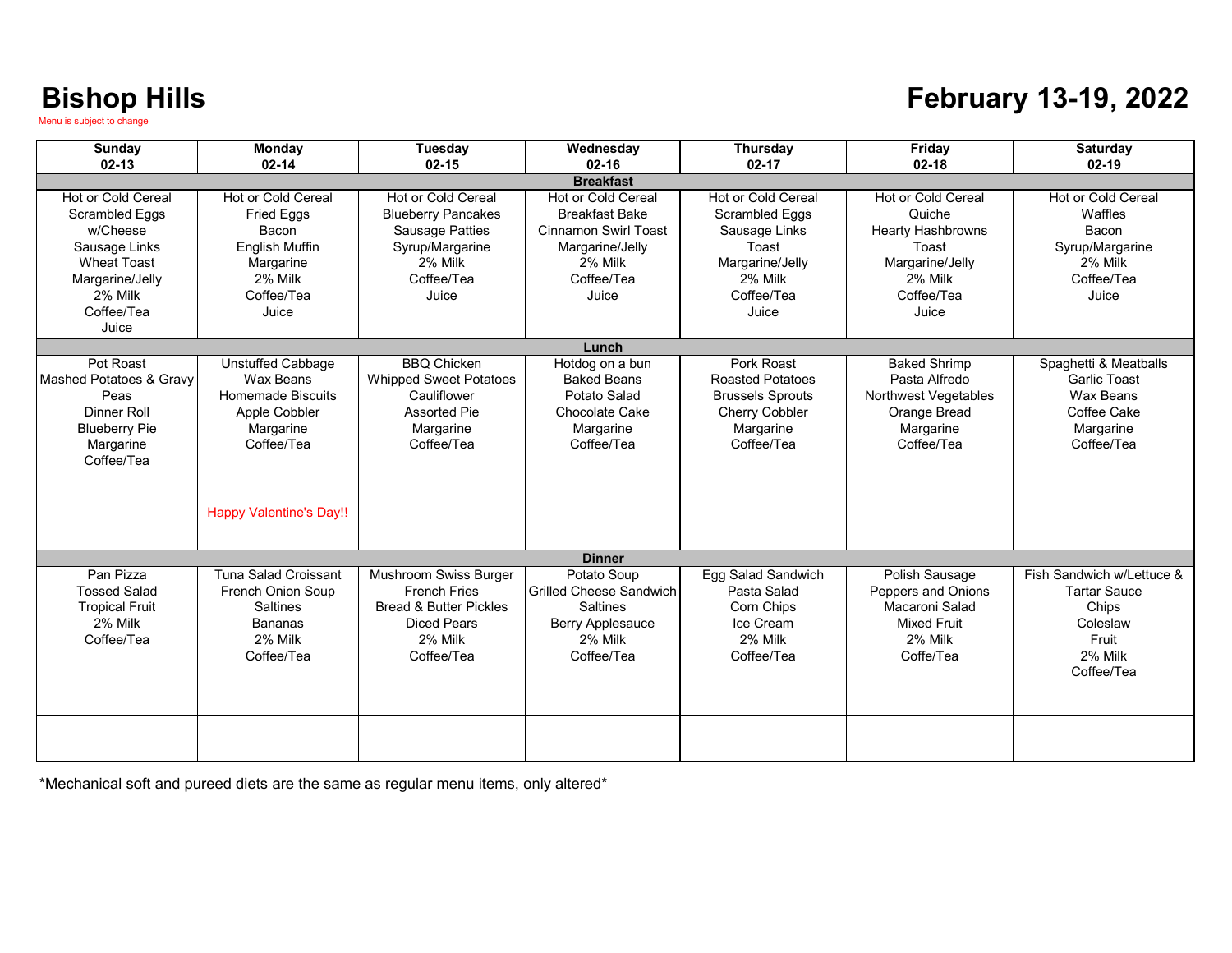#### **February 20-26, 2022**

| <b>Sunday</b>                        | Monday                             | Tuesday                                           | Wednesday                               | <b>Thursday</b>                                    | Friday                               | <b>Saturday</b>               |  |  |
|--------------------------------------|------------------------------------|---------------------------------------------------|-----------------------------------------|----------------------------------------------------|--------------------------------------|-------------------------------|--|--|
| $02 - 20$                            | $02 - 21$                          | $02 - 22$                                         | $02 - 23$                               | $02 - 24$                                          | $02 - 25$                            | 02-26                         |  |  |
|                                      | <b>Breakfast</b>                   |                                                   |                                         |                                                    |                                      |                               |  |  |
| Hot or Cold Cereal<br>Scrambled Eggs | Hot or Cold Cereal<br>French Toast | <b>Hot or Cold Cereal</b><br><b>Cheese Omelet</b> | Hot or Cold Cereal<br><b>Boiled Egg</b> | <b>Hot or Cold Cereal</b><br>Breakfast Sandwich on | Hot or Cold Cereal<br>Scrambled Eggs | Hot or Cold Cereal<br>Waffles |  |  |
| Sausage Links                        | <b>Sausage Patties</b>             | Bacon                                             | <b>Biscuits &amp; Sausage</b>           | English Muffin w/ Cheese,                          | Canadian Bacon                       | Sausage Links                 |  |  |
| Toast                                | Syrup/Margarine                    | <b>Wheat Toast</b>                                | Gravy                                   | Sausage & Egg                                      | Cinnamon Toast                       | Syrup/Margarine               |  |  |
| Margarine/Jelly                      | 2% Milk                            | Margarine/Jelly                                   | Margarine/Jelly                         | <b>Hash Browns</b>                                 | Margarine/Jelly                      | 2% Milk                       |  |  |
| 2% Milk                              | Coffee/Tea                         | 2% Milk                                           | 2% Milk                                 | Margarine/Jelly                                    | 2% Milk                              | Coffee/Tea                    |  |  |
| Coffee/Tea                           | Juice                              | Coffee/Tea                                        | Coffee/Tea                              | 2% Milk                                            | Coffee/Tea                           | Juice                         |  |  |
| Juice                                |                                    | Juice                                             | Juice                                   | Coffee/Tea/Juice                                   | Juice                                |                               |  |  |
|                                      |                                    |                                                   |                                         |                                                    |                                      |                               |  |  |
| <b>Baked Ham</b>                     | Hot Turkey Sandwich                | Chicken Pot Pie                                   | Lunch<br><b>BBQ</b> Beef                | Pork Loin                                          | Creamy Chicken &                     | Meatloaf                      |  |  |
| <b>Scalloped Potatoes</b>            | Mashed Potatoes & Gravy            | Green Beans                                       | Au Gratin Potatoes                      | <b>Brown Rice</b>                                  | Mushrooms with Egg                   | Mashed Potatoes & Gravy       |  |  |
| Peas                                 | <b>Mixed Vegetables</b>            | Cinnamon & Raisin Rice                            | <b>Broccoli</b>                         | Vegetable Medley                                   | <b>Noodles</b>                       | Northwest Vegetables          |  |  |
| <b>Dinner Roll</b>                   | <b>Fruit Cup</b>                   | Pudding                                           | Dinner Roll                             | Carrot Cake                                        | <b>Mixed Vegetables</b>              | Cheesecake                    |  |  |
| <b>Brownies</b>                      | Margarine                          | Margarine                                         | Apple Cobbler                           | Margarine                                          | <b>Garlic Toast</b>                  | Margarine                     |  |  |
| Margarine                            | Coffee/Tea                         | Coffee/Tea                                        | Margarine                               | Coffee/Tea                                         | Pistachio Pudding                    | Coffee/Tea                    |  |  |
| Coffee/Tea                           |                                    |                                                   | Coffee/Tea                              |                                                    | Margarine                            |                               |  |  |
|                                      |                                    |                                                   |                                         |                                                    | Coffee/Tea                           |                               |  |  |
|                                      |                                    |                                                   |                                         |                                                    |                                      |                               |  |  |
|                                      |                                    |                                                   |                                         |                                                    |                                      |                               |  |  |
|                                      |                                    |                                                   |                                         |                                                    |                                      |                               |  |  |
|                                      |                                    |                                                   | <b>Dinner</b>                           |                                                    |                                      |                               |  |  |
| Corned Beef Sandwich                 | Olive Burger                       | Beef w/Noodles                                    | <b>Grilled Cheese Sandwich</b>          | Chicken Salad Sandwich                             | Macaroni and Cheese                  | <b>Baked Fish</b>             |  |  |
| Potato Salad                         | <b>Onion Petals</b>                | Cauliflower                                       | <b>Tater Tots</b>                       | Potato Chips                                       | Carrots                              | <b>French Fries</b>           |  |  |
| <b>Pickle Spear</b>                  | <b>Bread and Butter Pickle</b>     | <b>Mixed Fruit</b>                                | <b>Tossed Salad</b>                     | Coleslaw                                           | Peaches                              | <b>Pickle Spear</b>           |  |  |
| <b>Fruit Cocktail</b>                | Banana Pudding                     | 2% Milk                                           | Pineapple Chunks                        | Ice Cream                                          | 2% Milk                              | <b>Mandarin Oranges</b>       |  |  |
| 2% Milk                              | 2% Milk                            | Coffee/Tea                                        | 2% Milk                                 | 2% Milk                                            | Coffee/Tea                           | 2% Milk                       |  |  |
| Coffee/Tea                           | Coffee/Tea                         |                                                   | Coffee/Tea                              | Coffee/Tea                                         |                                      | Coffee/Tea                    |  |  |
|                                      |                                    |                                                   |                                         |                                                    |                                      |                               |  |  |
|                                      |                                    |                                                   |                                         |                                                    |                                      |                               |  |  |
|                                      |                                    |                                                   |                                         |                                                    |                                      |                               |  |  |
|                                      |                                    |                                                   |                                         |                                                    |                                      |                               |  |  |
|                                      |                                    |                                                   |                                         |                                                    |                                      |                               |  |  |
|                                      |                                    |                                                   |                                         |                                                    |                                      |                               |  |  |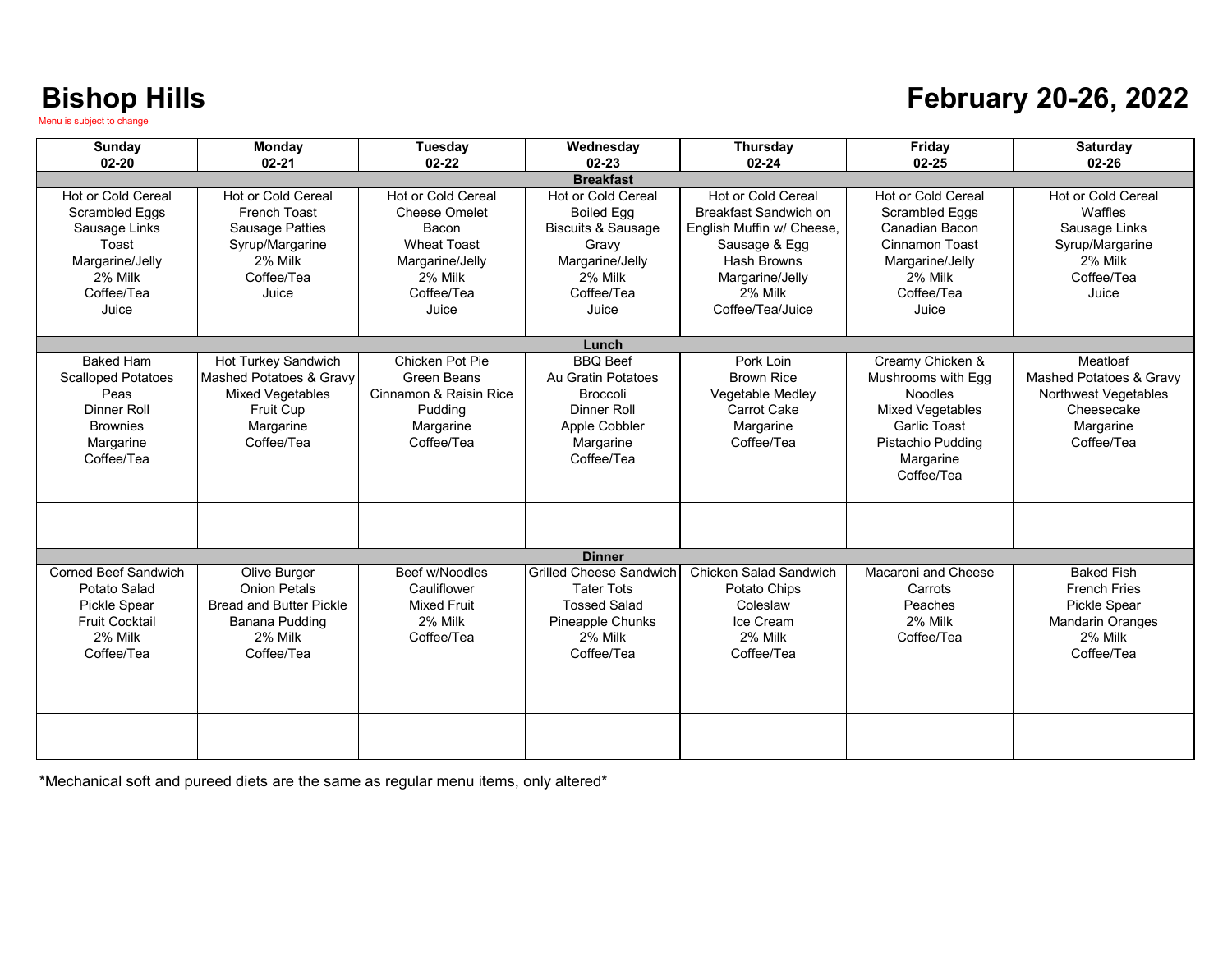#### **February 27- March 5, 2022**

| Sunday                 | Monday              | <b>Tuesday</b>               | Wednesday                 | Thursday                      | Friday                 | <b>Saturday</b>           |
|------------------------|---------------------|------------------------------|---------------------------|-------------------------------|------------------------|---------------------------|
| $02 - 27$              | $02 - 28$           | 03-01                        | 03-02                     | 03-03                         | 03-04                  | 03-05                     |
|                        |                     |                              | <b>Breakfast</b>          |                               |                        |                           |
| Hot or Cold Cereal     | Hot or cold Cereal  | Hot or Cold Cereal           | Hot or Cold Cereal        | <b>Hot or Cold Cereal</b>     | Hot or Cold Cereal     | Hot or Cold Cereal        |
| <b>Scrambled Eggs</b>  | Pancakes            | <b>Cheesy Scrambled Eggs</b> | <b>Boiled Egg</b>         | <b>Fried Eggs</b>             | Quiche                 | Waffles                   |
| Bacon                  | Sausage Patty       | Bacon                        | Canadian Bacon            | <b>Fresh Baked Muffin</b>     | <b>Hash Browns</b>     | Sausage Links             |
| <b>Wheat Toast</b>     | Syrup/Margarine     | Raisin Toast                 | <b>Wheat Toast</b>        | Yogurt                        | Toast                  | Syrup/Margarine           |
| Jelly/Margarine        | 2% Milk             | Jelly/Margarine              | Margarine/Jelly           | Margarine/Jelly               | Margarine/Jelly        | 2% Milk                   |
| 2% Milk                | Coffee/Tea          | 2% Milk                      | 2% Milk                   | 2% Milk                       | 2% Milk                | Coffee/Tea                |
| Coffee/Tea             | Juice               | Coffee/Tea                   | Coffee/Tea                | Coffee/Tea                    | Coffee/Tea             | Juice                     |
| Juice                  |                     | Juice                        | Juice                     | Juice                         | Juice                  |                           |
|                        |                     |                              |                           |                               |                        |                           |
|                        |                     |                              | Lunch                     |                               |                        |                           |
| <b>Glazed Turkey</b>   | Salisbury Steak     | Maple Bacon Chicken          | Chili Dogs w/bun          | Chicken a la King Mashed      | Kielbasa               | <b>Baked Ham</b>          |
| Potatoes Au Gratin     | <b>Baked Potato</b> | <b>White Rice</b>            | Coleslaw                  | Potatoes                      | Sauerkraut             | <b>Scalloped Potatoes</b> |
| Green Beans            | Broccoli w/Cheese   | Northwest Vegetables         | <b>Baked Beans</b>        | <b>Biscuit</b>                | Potato Salad           | Grn Bean Casserole        |
| Lemon Merinque Pie     | Dinner Roll         | Surprise Cake                | <b>Fruited Jello</b>      | Peach Crisp                   | Orange Bread           | Chocolate Cream Pie       |
| Margarine              | Fruit               | Margarine                    | Margarine                 | Margarine                     | Margarine              | Margarine                 |
| Coffee/Tea             | Margarine           | Coffee/Tea                   | Coffee/Tea                | Coffee/Tea                    | Coffee/Tea             | Coffee/Tea                |
|                        | Coffee/Tea          |                              |                           |                               |                        |                           |
|                        |                     |                              |                           |                               |                        |                           |
|                        |                     |                              |                           |                               |                        |                           |
|                        |                     |                              |                           |                               |                        |                           |
|                        |                     |                              |                           |                               |                        |                           |
|                        |                     |                              |                           |                               |                        |                           |
|                        |                     |                              | <b>Dinner</b>             |                               |                        |                           |
| Pizza                  | Beef w/Mushrooms &  | <b>Baked Spaghetti</b>       | <b>Corned Beef Reuben</b> | Goulash                       | Fish Sandwich w/Tartar | <b>BLT Sandwich</b>       |
| <b>Breadstick</b>      | Gravy               | <b>Garlic Toast</b>          | <b>Tater Tots</b>         | <b>Breadstick</b>             | Sauce                  | Navy Bean Soup            |
| Side Salad             | Dinner Roll         | Peas & Pearl Onions          | Pickle                    | <b>Prince Charles Veggies</b> | Lettuce & Tomatoes     | Saltines                  |
| <b>Chilled Peaches</b> | Key West Veggies    | <b>Berry Applesauce</b>      | Fruit                     | Ice Cream                     | <b>Curly Fries</b>     | Pineapple Chunks          |
| 2% Milk                | Puddina             | 2% Milk                      | 2% Milk                   | 2% Milk                       | Pickle Spear           | 2% Milk                   |
| Coffee/Tea             | 2% Milk             | Coffee/Tea                   | Coffee/Tea                | Coffee/Tea                    | <b>Banana Pudding</b>  | Coffee/Tea                |
|                        | Coffee/Tea          |                              |                           |                               | 2% Milk                |                           |
|                        |                     |                              |                           |                               | Coffee/Tea             |                           |
|                        |                     |                              |                           |                               |                        |                           |
|                        |                     |                              |                           |                               |                        |                           |
|                        |                     |                              |                           |                               |                        |                           |
|                        |                     |                              |                           |                               |                        |                           |

\*Mechanical soft and pureed diets are the same as regular menu items, only altered\*

3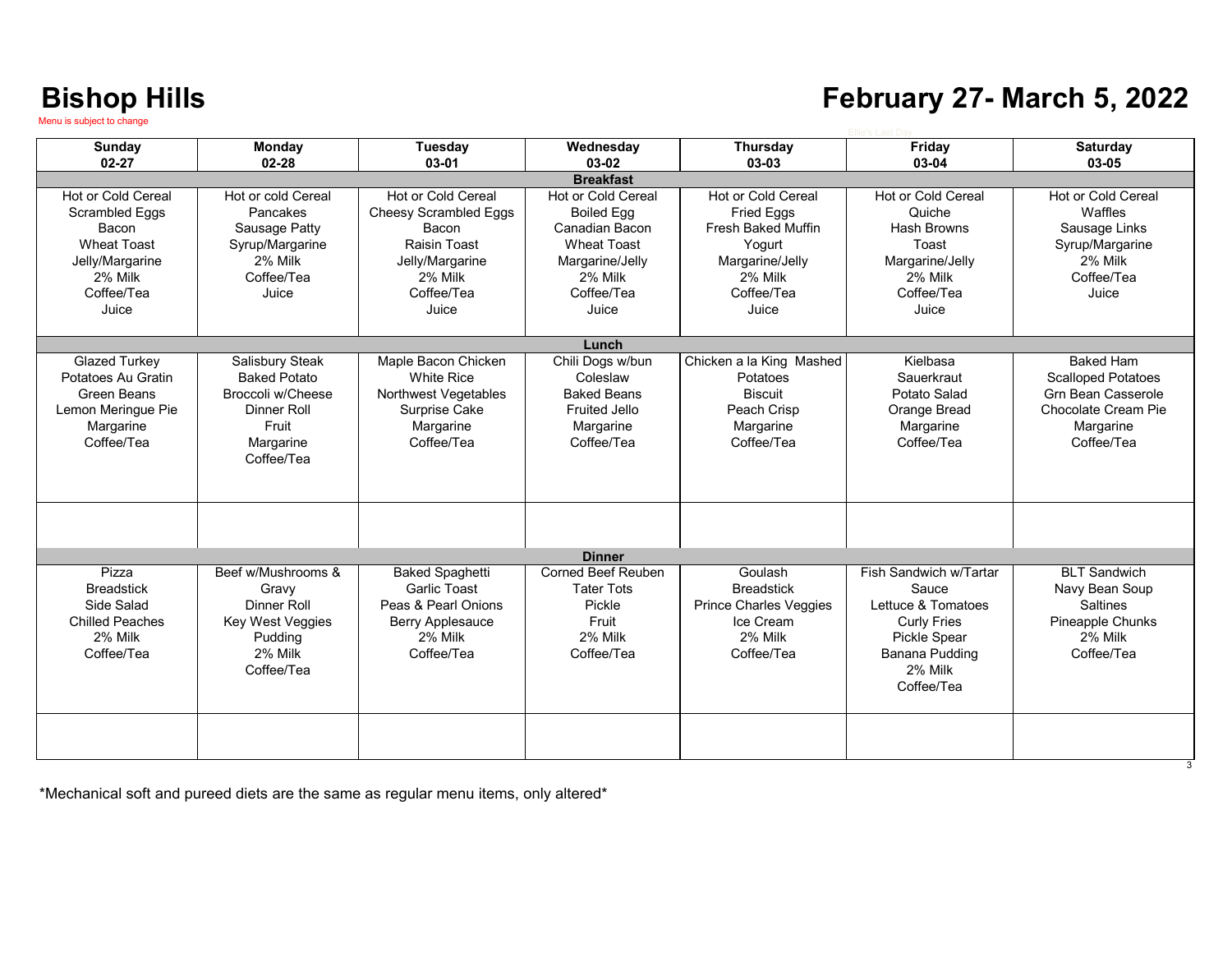#### **March 6-12, 2022**

| Sunday                                                                                                          | Monday<br>03-07                                                                                                    | <b>Tuesday</b>                                                                                                             | Wednesday                                                                                                                              | <b>Thursday</b>                                                                                                                        | Friday<br>$03-11$                                                                                                                     | <b>Saturday</b><br>$03-12$                                                                                                |
|-----------------------------------------------------------------------------------------------------------------|--------------------------------------------------------------------------------------------------------------------|----------------------------------------------------------------------------------------------------------------------------|----------------------------------------------------------------------------------------------------------------------------------------|----------------------------------------------------------------------------------------------------------------------------------------|---------------------------------------------------------------------------------------------------------------------------------------|---------------------------------------------------------------------------------------------------------------------------|
| 03-06                                                                                                           |                                                                                                                    | 03-08                                                                                                                      | 03-09<br><b>Breakfast</b>                                                                                                              | $03-10$                                                                                                                                |                                                                                                                                       |                                                                                                                           |
| <b>Hot or Cold Cereal</b><br>French Toast<br>Sausage Links<br>Margarine/Jelly<br>2% Milk<br>Coffee/Tea<br>Juice | Hot or Cold Cereal<br><b>Scrambled Eggs</b><br>Bacon<br>Toast<br>Margarine/Jelly<br>2% Milk<br>Coffee/Tea<br>Juice | Hot or Cold Cereal<br><b>Breakfast Bake</b><br><b>Wheat Toast</b><br>Margarine/Jelly<br>2% Milk<br>Coffee/Tea<br>Juice     | Hot or Cold Cereal<br><b>Biscuits &amp; Sausage</b><br>Gravy<br><b>Boiled Egg</b><br>Margarine/Jelly<br>2% Milk<br>Coffee/Tea<br>Juice | <b>Hot or Cold Cereal</b><br><b>Fried Eggs</b><br>Sausage Patty<br>Nutrigrain Bar<br>Margarine/Jelly<br>2% Milk<br>Coffee/Tea<br>Juice | <b>Hot or Cold Cereal</b><br>Omelette<br><b>Hashbrowns</b><br><b>Wheat Toast</b><br>Margarine/jelly<br>2% Milk<br>Coffee/Tea<br>Juice | <b>Hot or Cold Cereal</b><br>Waffles<br><b>Bacon</b><br>Syrup/Margarine<br>2% Milk<br>Coffee/Tea<br>Juice                 |
|                                                                                                                 |                                                                                                                    |                                                                                                                            | Lunch                                                                                                                                  |                                                                                                                                        |                                                                                                                                       |                                                                                                                           |
| Roasted Turkey Mashed<br>Potatoes<br>Carrots<br>Dinner Roll<br><b>Assorted Pie</b><br>Margarine<br>Coffee/Tea   | Lasagna<br>Garlic Toast<br>Side Salad w/ Choice of<br>Dressing<br>Pineapple Delight<br>Margarine<br>Coffee/Tea     | Sausage & Peppers<br>Potato Salad<br><b>Broccoli</b><br>Fresh Baked Cookie<br>Margarine<br>Coffee/Tea                      | Italian Baked Chicken<br><b>Red Bliss Potatoes</b><br>Sicilian Vegetables<br>Apple Cobbler Cake<br>Margarine<br>Coffee/Tea             | <b>BBO</b> Meatballs<br>Mashed Potatoes & Gravy<br>Stuffing<br>Pumpkin Pie<br>Coffee/Tea                                               | Savory Beef w/Veggies<br><b>Rice Pilaf</b><br>Egg Roll<br>Berry Coconut Crisp<br>Margarine<br>Coffee/Tea                              | Meatloaf<br><b>Baked Potato</b><br><b>Key West Vegetables</b><br>Dinner Roll<br><b>Brownie</b><br>Margarine<br>Coffee/Tea |
|                                                                                                                 |                                                                                                                    |                                                                                                                            |                                                                                                                                        |                                                                                                                                        |                                                                                                                                       |                                                                                                                           |
|                                                                                                                 |                                                                                                                    |                                                                                                                            | <b>Dinner</b>                                                                                                                          |                                                                                                                                        |                                                                                                                                       |                                                                                                                           |
| Egg Salad Sandwich<br>Potato Chips<br>Pickle<br><b>Fruit Salad</b><br>2% Milk<br>Coffee/Tea                     | Chili w/Beans<br><b>Saltines</b><br>Honey Corn Bread<br><b>Berry Applesauce</b><br>2% Milk<br>Coffee/Tea           | Soup of the Day<br><b>Grilled Cheese Sandwich</b><br><b>Bread &amp; Butter Pickles</b><br>Peaches<br>2% Milk<br>Coffee/Tea | Tuna Noodle Casserole<br>Garlic Toast<br><b>Mixed Vegetables</b><br><b>Tropical Fruit</b><br>2% Milk<br>Coffee/Tea                     | Cheeseburger w/<br>Condiments on Side<br><b>French Fries</b><br>Ice Cream<br>2% Milk<br>Coffee/Tea                                     | Ham w/Au Gratin Potatoes<br>Spinach<br><b>Buttered Bread</b><br><b>Red Grapes</b><br>2% Milk<br>Coffee/Tea                            | California Reuben<br>Corn Nuggets<br>Dill Pickle Spear<br><b>Fruited Jello</b><br>2% Milk<br>Coffee/Tea                   |
|                                                                                                                 |                                                                                                                    |                                                                                                                            |                                                                                                                                        |                                                                                                                                        |                                                                                                                                       |                                                                                                                           |